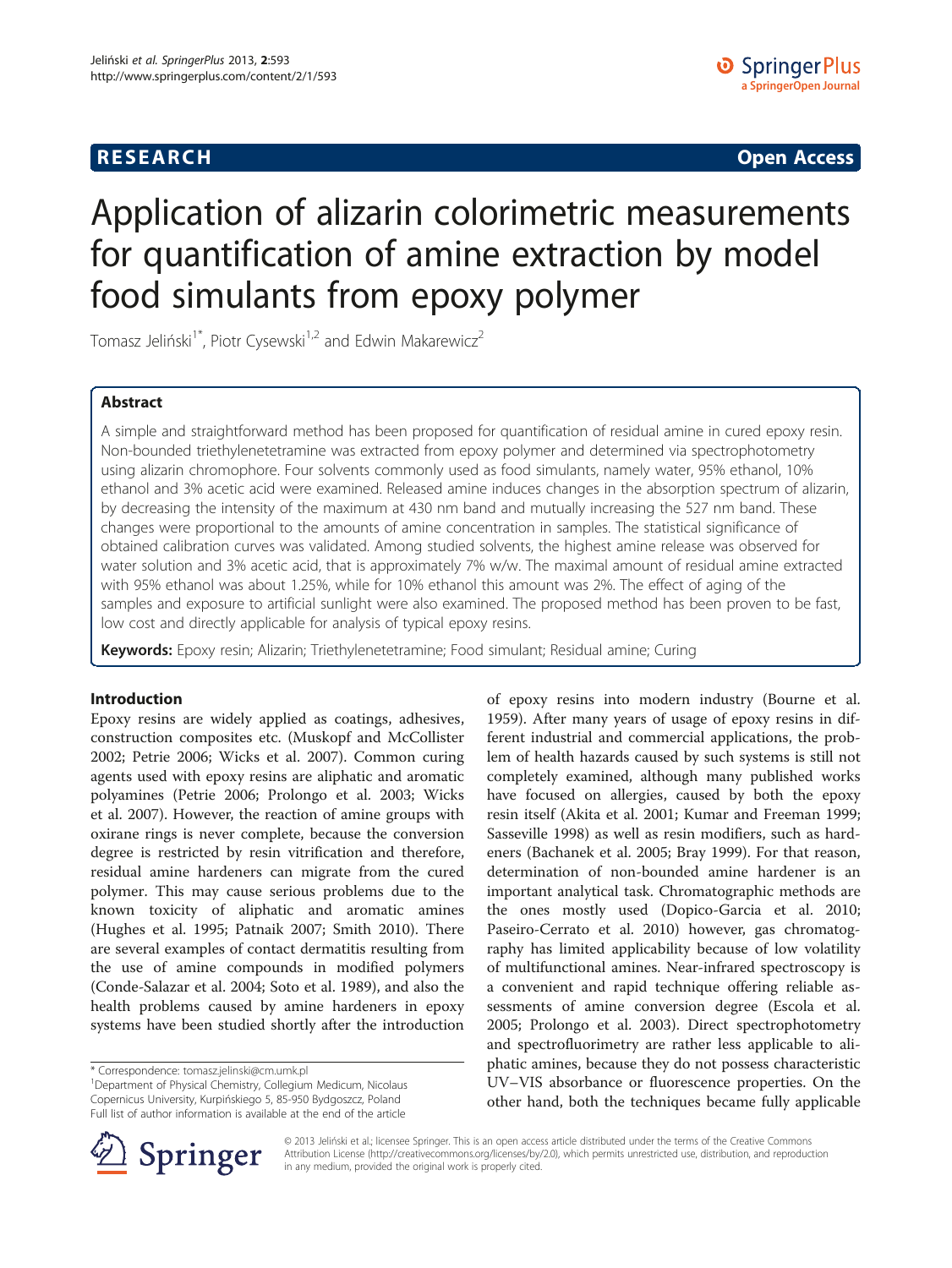when appropriate colored indicator is used (Ajayakumar and Mukhopadhyay [2009;](#page-8-0) Bao et al. [2010;](#page-8-0) Basurto et al. [2005](#page-8-0); Comes et al. [2004;](#page-8-0) García-Acosta et al. [2006](#page-8-0); Liu et al. [2006;](#page-8-0) Oliveri and Di Bella [2011](#page-8-0); Staneva et al. [2007](#page-9-0)). One of the promising indicators for low-polar solvents is alizarin (1,2-dihydroxy-9,10-anthraquinone) (del Río et al. [2010\)](#page-8-0). Anthraquinone derivatives in general are known as analytical reagents (Hosseini and Asadi [2009](#page-8-0); Mitic et al. [2007](#page-8-0)). Alizarin itself is applied in chemical analysis as well (Chamsaz et al. [2000](#page-8-0); Feng et al. [2011](#page-8-0)). Alizarin exists in three forms of different color, namely the protonated form and two deprotonated forms corresponding to the monoanion and dianion (Das et al. [2002;](#page-8-0) Cysewski et al. [2012;](#page-8-0) Preat et al. [2009](#page-9-0)). The absorption maximum of the neutral non-dissociated form is located at 430 nm (Preat et al. [2009](#page-9-0); Say-Liang-Fat and Cornard [2011\)](#page-9-0) and the monoanionic form is characterized by an absorption maximum at around 530 nm (Quinti et al. [2003;](#page-9-0) Savko et al. [2007\)](#page-9-0). The color change of alizarin can be modeled quite accurately based on simple protocol within TD-DFT framework, which has been shown by us in one of our earlier studies (Cysewski et al. [2012](#page-8-0)). This makes the use of alizarin chromophore very convenient since it is sensitive to the presence of proton acceptor agents even in non-water solutions.

#### Experimental

#### Reagents and chemicals

Mid-viscosity epoxy resin with trade name Epidian 5 (Cedar, Poland) was used in the studies. Triethylenetetramine (TETA), known as one of the most widely used hardeners (Czub [2009;](#page-8-0) Manthey et al. [2011](#page-8-0); Roskowicz and Smal [2011;](#page-9-0) Tripathy et al. [2011](#page-9-0)) has been purchased also from Cedar under trade name Z1. The above compounds were used without further purification. Analytical grade ethanol and acetic acid were supplied by POCH S.A. (Poland). Alizarin has been supplied by Sigma-Aldrich.

#### Procedure

Stock solutions of TETA in widely accepted food simulants such as water, 95% ethanol, 10% ethanol and 3% acetic acid were prepared with the concentration of 0.160 mg/ml each. A series of diluted solutions was then prepared by adding different volumes of the solvent to a standard volume of the stock solution. Alizarin stock solutions in 95% ethanol, 10% ethanol, 3% acetic acid and methanol were prepared with the concentration of 0.4685 mmol/l. Aqueous solution was not used because the solubility of alizarin in water is very limited. Calibration samples were prepared by mixing  $1.5 \text{ cm}^3$  of each diluted amine solution with  $1.5 \text{ cm}^3$  of alizarin stock solution directly in a spectrophotometric cuvette. In such

a way, three sets of calibration curves were obtained in water–methanol (50% v/v), 95% ethanol and 10% ethanol solutions. For 3% acetic acid, the alizarin stock solution was alkalized to pH equal to 12 and then the acidic solution of TETA was added as described above. Absorption spectra were recorded using a single-beam UV/VIS spectrophotometer (Merck, Spectroquant Pharo 300) with a wavelength resolution of 1 nm.

Series of epoxy polymer samples has been prepared at the hardener content equal to 8, 10, 12, 14 and 16 phr. Pre-weighted amounts of the epoxy resin and TETA were thoroughly mixed and left for 24 hours at ambient temperature for the completion of the curing process. Cured polymer pellets of about 50 mg were weighed and placed in sealed tubes filled with 3 ml of solvent for extraction. Preliminary tests showed that the extraction process is complete after 3 hours, which is documented in the [Appendix](#page-5-0). Next, 1.5 ml of the extract was taken and put into a cuvette containing 1.5 ml of the alizarin stock solution (alkalized in the case of 3% acetic acid solution). Then, the spectra were recorded in the same way as in the case of the calibration curves.

#### Aging effect and sunlight exposure

In order to investigate the effect of aging of the samples on the amine release process, one series of the samples was examined immediately after preparation, while the pellets from the second series were left for six months in room temperature and then examined.

An artificial sunlight lamp was used for simulating the effect of sunlight exposure. The power density of this lamp was measured as a function of the length from the lamp to the surface containing the examined epoxy pellets. Also, the temperature was measured in order to avoid overheating of the samples. The length of 12.5 cm was chosen, giving a power density of 9.2  $kW/m^2$ . Since the annual solar irradiance in middle Europe (e.g. Poland) is about 1000 kWh/ $m^2$ , a series of time intervals from 1 to 100 hours mimicked the amount of energy distributed to the samples throughout the one year span.

#### Statistical analysis

Statistical analysis has been conducted as follows. Linear equations and R2 coefficients were used to determine the variance of the y-intercept (denoted as C).

The variance of the slope coefficient (denoted as B) was calculated according to the formula:

$$
Var(B) = \frac{B^2 \cdot \phi^2}{R^2 \cdot f}
$$
 (1)

where f is the number of degrees of freedom (for  $\alpha =$ 0.05 the f parameter equals 3) and  $\phi^2$  is the indetermination coefficient calculated as follows: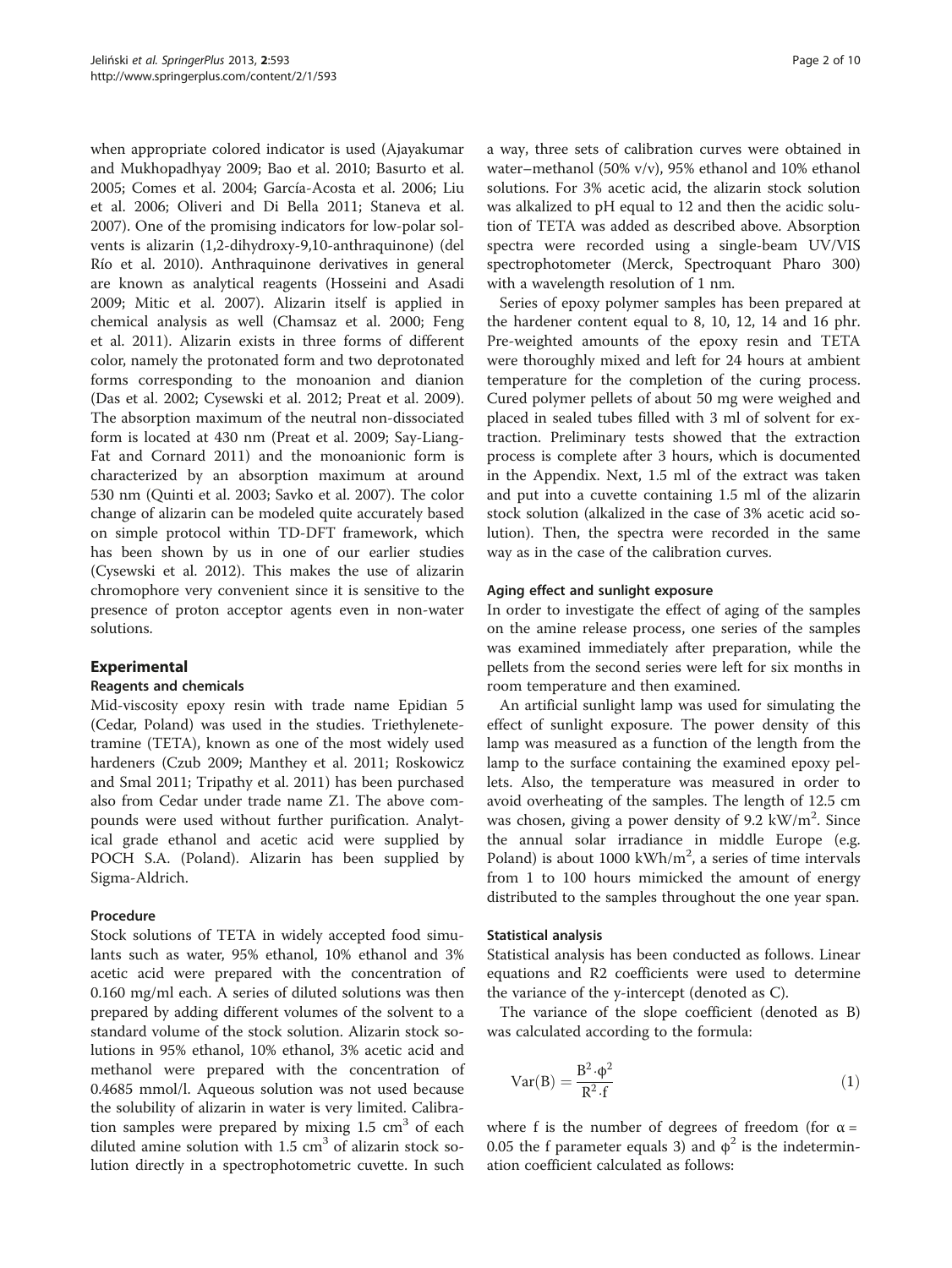$$
\phi^{2} = \frac{\sum_{i=1}^{ND} (Y_{i} - Y_{i, calc})^{2}}{\sum_{i=1}^{ND} (Y_{i} - \bar{Y}_{i})^{2}} = 1 - R^{2}
$$
\n(2)

where  $Y_i$  are the experimentally obtained values and  $Y_{i,calc}$ are the ones estimated on the basis of the obtained linear equation.

The variance of the y-intercept is connected with variance of the slope coefficient with a simple dependence:

$$
Var(C) = Var(B) \cdot \bar{X^2}
$$
 (3)

The standard deviation of y-intercept is then calculated as the square root of the variance:

$$
SD(C) = \sqrt{Var(C)}
$$
\n(4)

The limit of detection (LOD) and the limit of quantification (LOQ) where then calculated with the following equations:

$$
LOD = \frac{3.3 \cdot SD(C)}{B} \tag{5}
$$

$$
LOQ = 3 \cdot LOD \tag{6}
$$

## Results and discssion

#### Calibration curves

Addition of increased amounts of TETA to alizarin solution results in substantial changes of UV–VIS spectra. The absorption maximum of alizarin at 430 nm is decreased and the height of the peak at 527 nm is increased. It is obvious, that the observed spectral changes are caused by the increase of solution alkalinity and the formation of alizarin amine complex with pseudodissociation to anionic form. This is discussed in the [Ap](#page-5-0)[pendix](#page-5-0) section. These regularities related to color change from colorless to magenta-red are observed in all of the solvents studied.

The absorbance values at the wavelengths 527 nm (Figure 1) and 430 nm ([Appendix](#page-5-0)) as well as the absorbance ratio [\(Appendix](#page-5-0)) were taken into account and tested as potential calibration curves for amine determination. The statistical analysis showed that the calibration curve corresponding to the absorbance values at 527 nm is the most reliable and was used in further analysis.

The obtained linear equations, determination coefficients, values of limits of detection (LOD) and quantification (LOQ) for this curve have been presented in Table [1,](#page-3-0) while for the two other curves in the [Appendix](#page-5-0).

From the data provided in Table [1](#page-3-0) and [Appendix](#page-5-0) one can see that the absorbance values at 527 nm proved to have the best linearity among the three curves. Although the curve utilizing the ratio of absorbencies has a slightly better linearity in the case of 10% ethanol and 3% acetic acid, it performs much worse in the case of 95% ethanol and water. On the other hand, the curve utilizing the absorbance values at 430 nm has a good linearity for 95% ethanol and water, although worse than the '527 nm' curve, but it performs much worse in the case of 10% ethanol and 3% acetic acid. The above observations are also confirmed by the LOD and LOQ values for these curves. Also, the solvents used influenced both the detection and quantification limits. The best sensitivity is obtained in the case of 3% acetic acid, while the worst

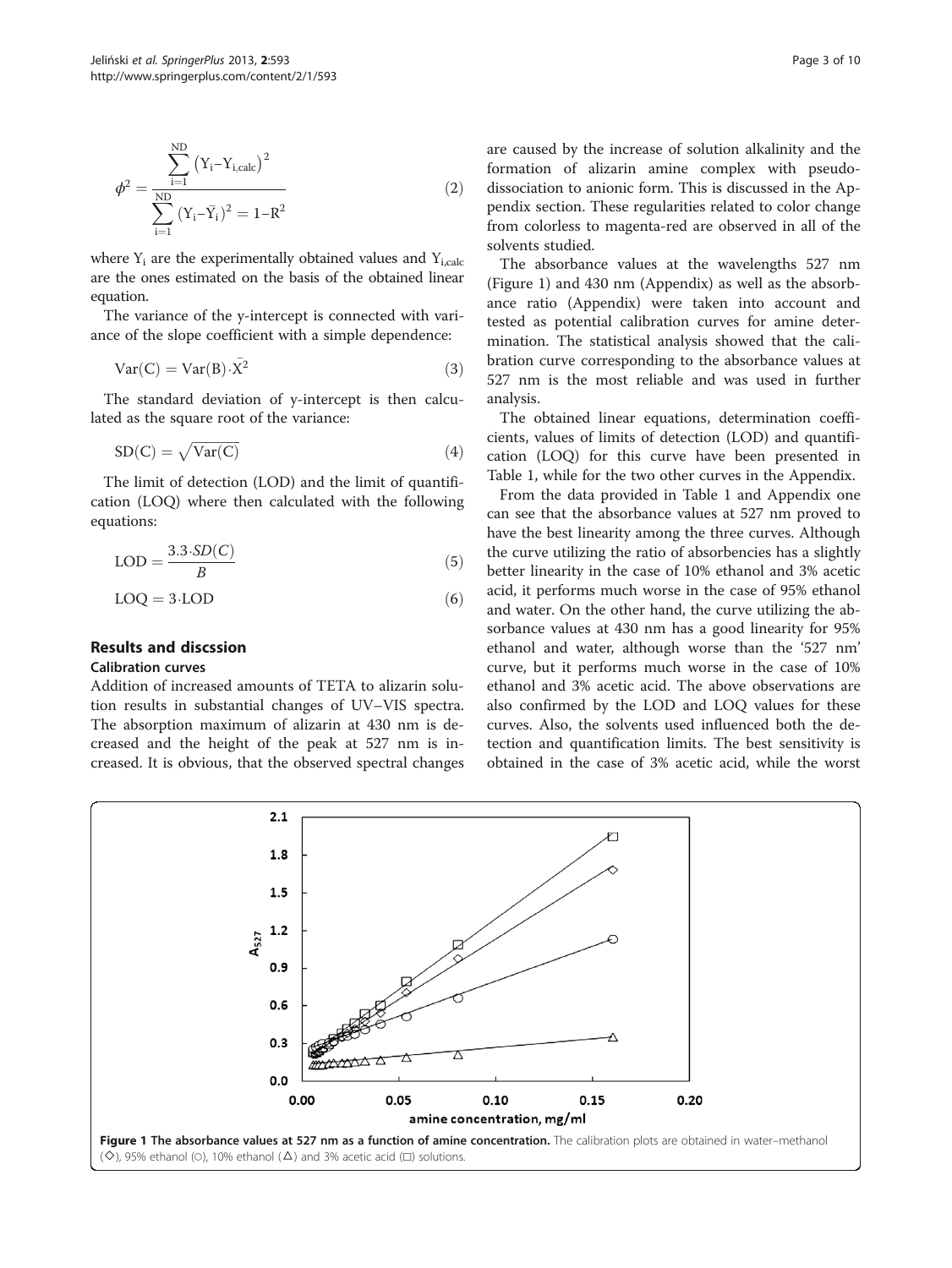| <b>Calibration data</b> | 95% ethanol          | 10% ethanol          | 3% acetic acid         | Water                 |  |  |
|-------------------------|----------------------|----------------------|------------------------|-----------------------|--|--|
| SD(C)                   | 0.000205             | 0.000334             | 0.000621               | 0.000596              |  |  |
| LOD [mg/ml]             | 0.000122             | 0.000795             | 0.000101               | 0.000203              |  |  |
| $LOQ$ [mg/ml]           | 0.000366             | 0.002385             | 0.000304               | 0.000610              |  |  |
| $R^2$ coefficient       | 0.9988               | 0.9922               | 0.999                  | 0.998                 |  |  |
| Linear equation         | $y = 5.544x + 0.242$ | $y = 1.389x + 0.128$ | $y = 11.293x + 0.1644$ | $y = 9.6858x + 0.165$ |  |  |

<span id="page-3-0"></span>Table 1 Linear equations,  $R^2$  coefficients, values of the standard deviation of y-intercept (SD(A)) and the values of limits of detection (LOD) and quantification (LOQ) for the calibration curve utilizing the absorbance at 527 nm

sensitivity characterizes 10% ethanol, although the limits of detection and quantification are satisfactory for all the solvents. One can infer, that the most appropriate calibration curve for TETA determination is provided with the absorbance at 527 nm. Besides, all four food simulant solvents may be used for analytical purpose, with conjunction of alizarin chromophore.

#### Quantification of amine extraction

The cured epoxy resin pellets, both freshly prepared and left for six months in dark and ambient conditions, were extracted by four different solvents and the amount of amine released was determined using the calibration curve utilizing the absorbance at 527 nm. The obtained results are presented in Figure 2. Linear dependence between the residual amine amount in cured epoxy resin and the initial amine amount is observed with all the

solvents applied. The polarity of the solvent affected the amount of amine extracted from the polymer. For samples examined immediately after the curing process the amount of released amine varies from 0.35% to 1.25% in the case of 95% ethanol, from 3% to 4% in the case of 10% ethanol, from 5.5% to 6.5% in the case of water solution and from 6% to 7.25% in the case of 3% acetic acid. For the samples that were left for six months the amounts of released amine were smaller. Measurements for 10 pellets containing the same amount of amine, both fresh and left for six months, were performed for water and 95% ethanol. Interestingly, statistically significant differences between the two series of pellets were noticed in the case of 95% ethanol solution, while in the case of water solution, these differences were negligible. The results obtained for pellets containing 12 phr of amine are also presented in Figure 2. In the case of 95%

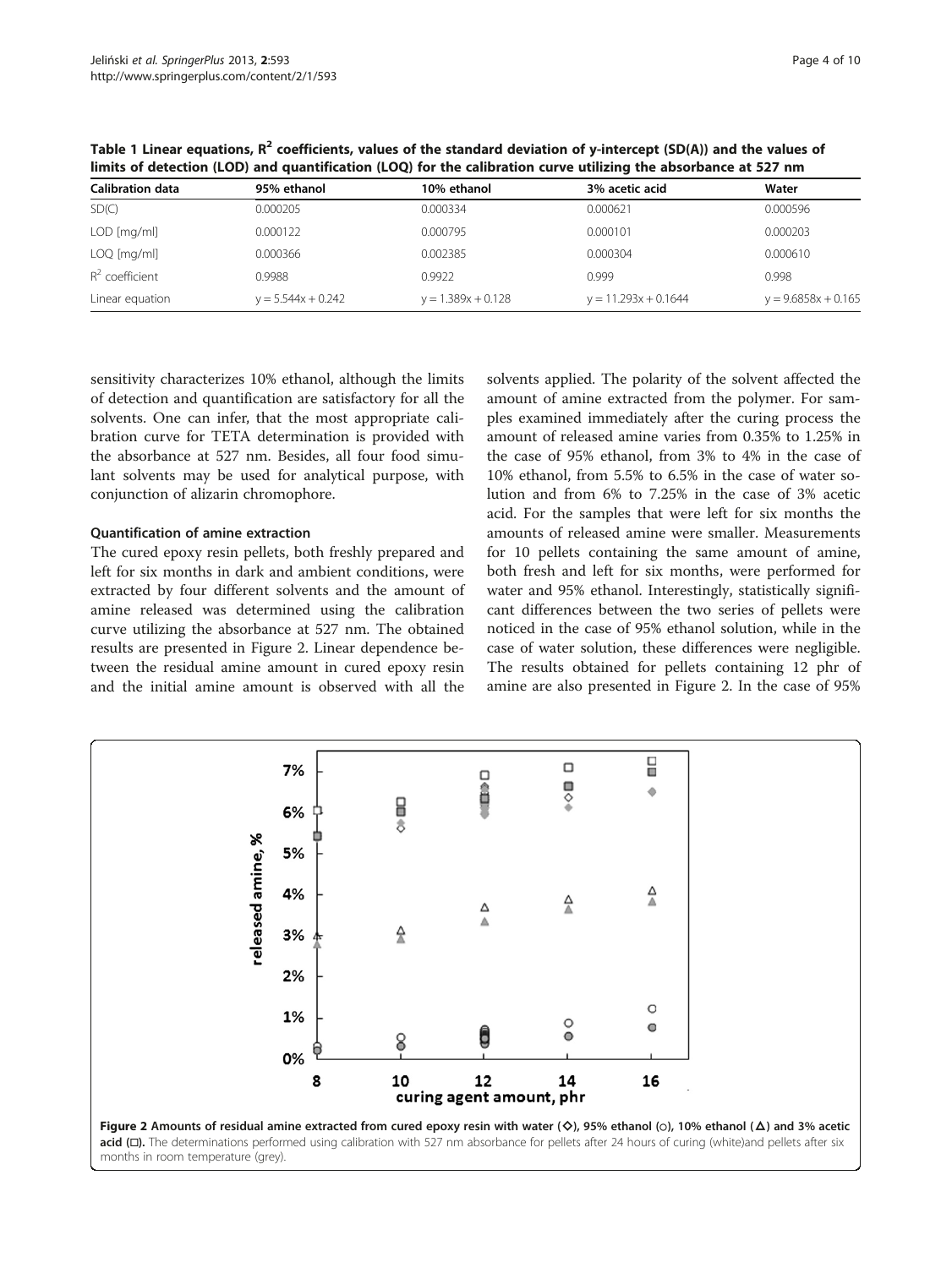ethanol the standard deviations were 0.5% and 0.6% for freshly prepared pellets and those left for six months, respectively. The statistical significance was estimated based on P values, obtained using two-way heteroscedastic statistical test (T-test). In the case of water the standard deviations were 0.17% and 0.21%, while conducting the same test leads to the conclusion that the differences between populations are not statistically important.

The polarity of TETA results in very high affinity towards water, which was documented by extraction experiments. Having the above in mind, the lack of differences in the amounts of released amine for fresh samples and samples aging for six months suggests that there was no further progress in cross-linking reaction during this period of time. However, it is interesting to see, that such statistically significant differences occur in the case of much less polar 95% ethanol solution. This may suggest that during the aging of the sample partial penetration of the amine inside the polymer takes place. However, this physical process leads to such a small change of affinity towards water, that the extraction with the use of this polar solvent causes the release of all, or at least the majority, of the unbounded amine. Also, it can be suggested that the amine sorption process is caused by intermolecular interactions weaker than those stabilizing amine solutions in water, but stronger than those of TETA-ethanol system. Thus, residual amounts of amine that are not chemically bounded can be released to water. Also, wet surfaces coated with epoxy

polymers are probably rich in extracted portions of amine, which poses some ecological challenge if such polymers are used. On the other hand, this releasing process occurs only for limited time period that is restricted to total amount of free amine in samples. Since water is a very effective extraction media it seems to be rational to propose a post-polymerization process of immersion in water as a natural way of freeing the polymer from the residual amine.

The results of the exposure of the cured epoxy pellets to artificial sunlight are presented in Figure 3. As it could be expected, the increased temperature and UV radiation induced a progress in the cross-linking reaction. This was documented by the decrease in the amounts of extracted residual amine. When plotting the amount of extracted amine against the irradiance of the light source, one can see its exponential decrease. In the case of water and 3% acetic acid, the amount of released amine with the maximum irradiance used was about 1.2%, which is more than 5 times less than for the samples that did not undergo light exposure. In the case of 10% ethanol solution the minimal amount reached 0.5%, while in the case of 95% ethanol the released amount of amine with the maximum irradiance could not be determined and the smallest determinable amounts of amine were extracted with  $55$  kWh/m<sup>2</sup>. This effect was accompanied by a change of color of the epoxy pellets, which gradually turned yellow. This color change shows that the ecologically valuable decrease in

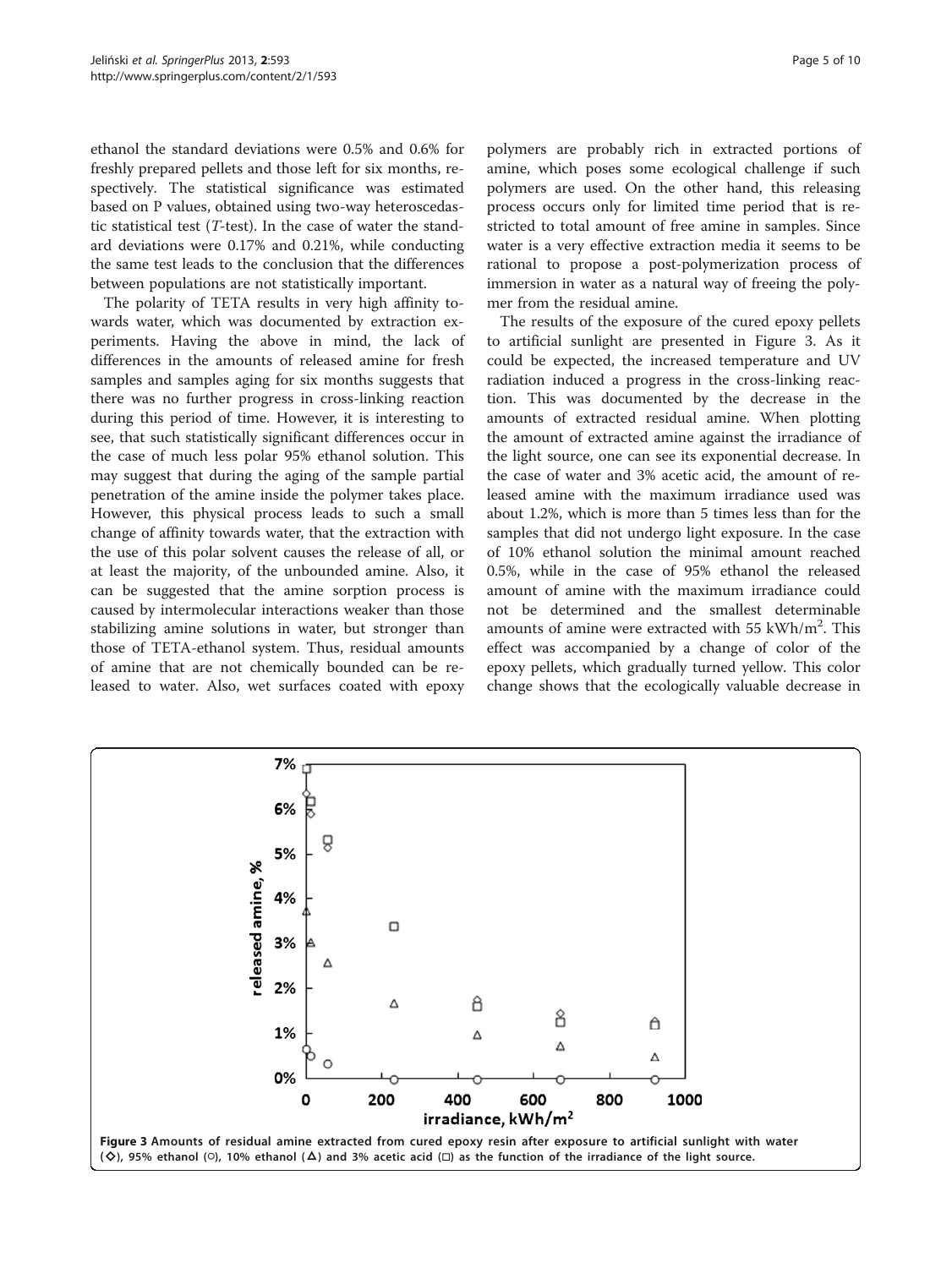<span id="page-5-0"></span>the amount of released amine may not come in pair with the desired mechanical or technological properties of the epoxy polymer.

## Conclusions

A new, simple and accurate method of determination of residual amine in epoxy polymer has been developed. The method utilizes the susceptibility of alizarin to undergo color changes in proton accepting media. THETA, acting as a base, induces changes in the alizarin chromophore which enables the use of spectrometric methods in quantitative determinations. The calibration plot corresponding to the absorbance at 527 nm was identified as being particularly suitable for determination of residual amine amount. The sensitivity of the developed method is fully adequate for typical epoxy resin formulations. It has been shown that the quantity of released amine is the largest in the case of water and 3% acetic acid(reaching 7%) and the smallest in the case of 95% ethanol (slightly above 1%). Such results indicate that the amounts of released amine are relatively large and therefore the release of amine from the epoxy polymer is ecologically important, since amines create significant health hazards for humans, such as dermatitis. The post-polymerization immersion of epoxy polymer in water may be used as a simple method of freeing the polymer from the residual amine. The proposed analytical method proved its usefulness in examining two different effects, namely the aging of the samples and

their exposure to artificial sunlight. It was also demonstrated that the aging of the samples causes a statistically important difference in the residual amine extraction for 95% ethanol but no such difference can be observed in the case of water. This might suggest, that there is no further progress in cross-linking reaction during this time and the nature of this effect is only diffusional. Also, the exposure of the samples to artificial sunlight caused a progress in the cross-linking reaction and a resulting decrease in the amounts of extracted residual amine.

## Appendix

## Extraction time measurements

Before the quantification of amine release it was necessary to determine the time in which the extraction of cured epoxy pellets is complete. Therefore, the pellets were extracted in all the solvents for different time periods and the obtained results are shown in Figure 4. A gradual increase of the amount of extracted amine was observed during time but after 120 minutes of extraction the amount of extracted amine remained unchanged despite the increasing extraction time. Therefore, an optimal value of 3 hours has been chosen as the extraction time.

## Calibration curves less suitable for amine determination

The calibration curve corresponding to the absorbance at 527 nm wavelength was chosen as the most appropriate one for residual amine determination because of its

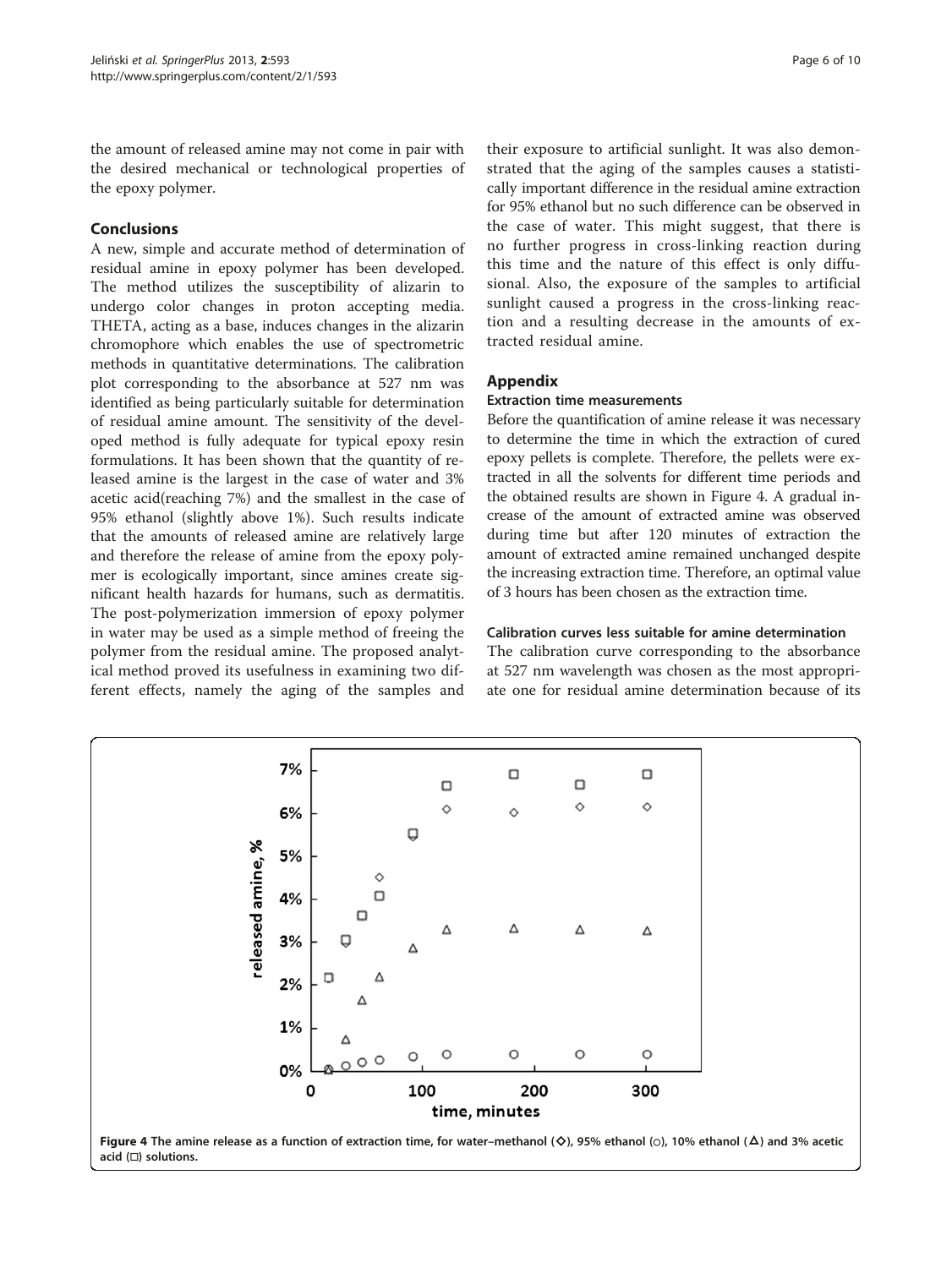

good linearity in all the solvents and satisfactory values of detection and quantification limits. However, the two other considered curves also performed well in some cases. The curve utilizing absorbance values at 430 nm wave length is suitable for all the solvents except 10% ethanol, while the curve utilizing the ratio of absorbencies at 430 nm and 527 nm wavelengths is less suitable for 95% ethanol. The two considered here calibration curves are presented in Figure 5 and Figure 6. The obtained linear equations, determination coefficients, values of limits of detection (LOD) and quantification (LOQ) for these curves have been presented in Table [2](#page-7-0) and Table [3](#page-7-0).

#### The pH values of Alizarin with TETA stock solutions

The pH value of the alizarin-TETA system is mostly dependant on the amine concentration. Since alizarin has hydroxyl groups in its structure, in water it undergoes reaction ([7\)](#page-7-0):

$$
AZ-OH + H_2O \leftrightarrow AZ-O^- + H_3O^+ \tag{7}
$$

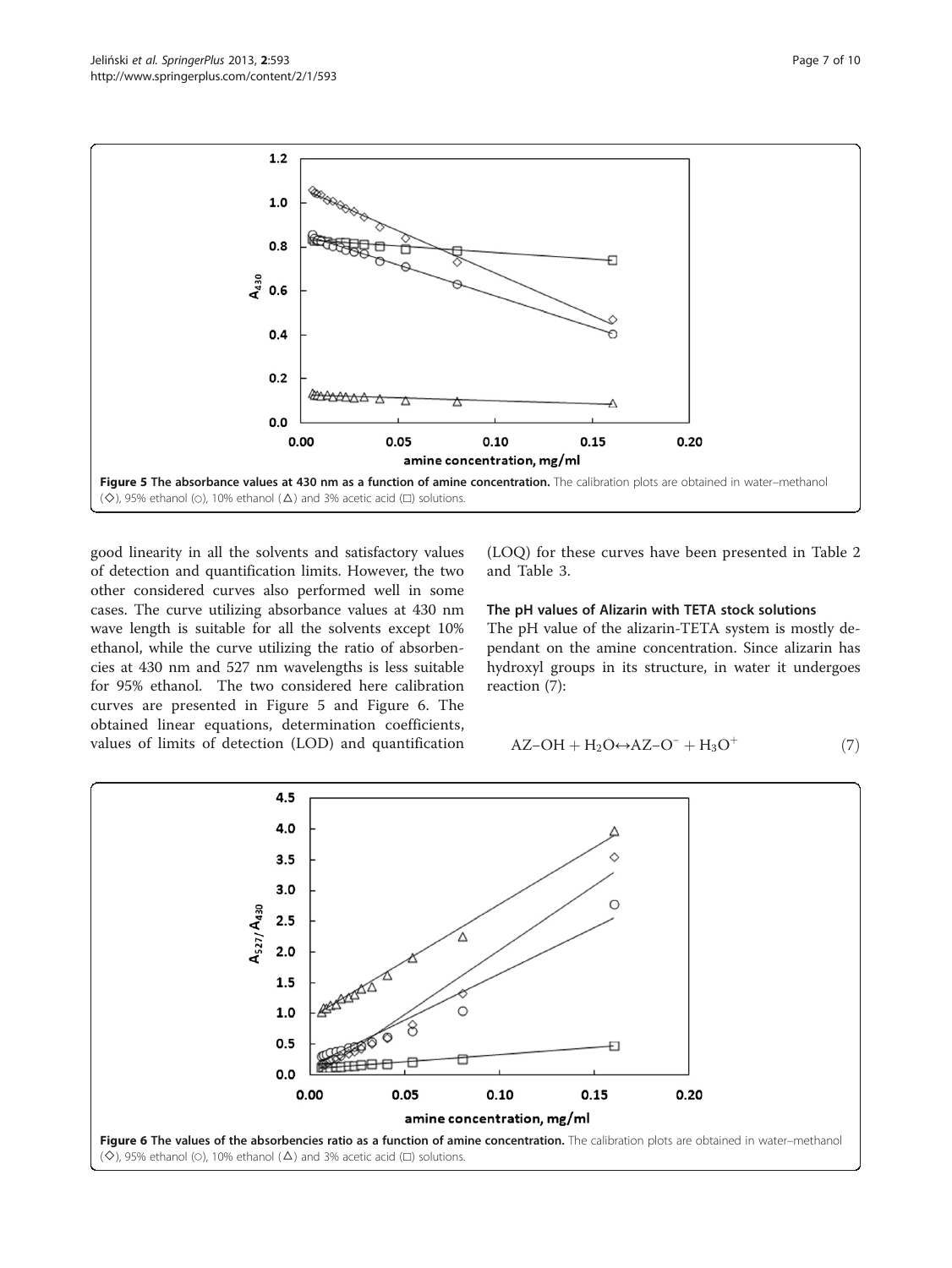| <b>Calibration data</b> | 95% ethanol           | 10% ethanol           | 3% acetic acid        | Water                 |  |  |
|-------------------------|-----------------------|-----------------------|-----------------------|-----------------------|--|--|
| SD(C)                   | 0.000217              | 0.001330              | 0.000484              | 0.000857              |  |  |
| $LOD$ [mg/ml]           | 0.000254              | 0.016130              | 0.002612              | 0.000733              |  |  |
| $LOQ$ [mg/ml]           | 0.000763              | 0.048400              | 0.007838              | 0.002201              |  |  |
| $R^2$ coefficient       | 0.9975                | 0.8532                | 0.9746                | 0.992                 |  |  |
| Linear equation         | $y = -2.823x + 0.860$ | $y = -0.272x + 0.127$ | $y = -0.612x + 0.837$ | $y = -3.857x + 1.068$ |  |  |
|                         |                       |                       |                       |                       |  |  |

<span id="page-7-0"></span>Table 2 Linear equations,  $R^2$  coefficients, values of the standard deviation of y-intercept (SD(A)) and the values of limits of detection (LOD) and quantification (LOQ) for the calibration curve utilizing the absorbance at 430 nm

Table 3 Linear equations,  $R^2$  coefficients, values of the standard deviation of y-intercept (SD(A)) and the values of limits of detection (LOD) and quantification (LOQ) for the calibration curve utilizing the ratio of absorbencies

| Calibration data  | 95% ethanol           | 10% ethanol            | 3% acetic acid         | Water                  |
|-------------------|-----------------------|------------------------|------------------------|------------------------|
| SD(C)             | 0.020758              | 0.003153               | 0.000619               | 0.019432               |
| $LOD$ [mg/ml]     | 0.004527              | 0.000560               | 0.000979               | 0.003051               |
| $LOQ$ [mg/ml]     | 0.013582              | 0.001680               | 0.002938               | 0.009154               |
| $R^2$ coefficient | 0.9564                | 0.9945                 | 0.9904                 | 0.97                   |
| Linear equation   | $y = 15.131x + 0.131$ | $y = 18.583x + 0.9191$ | $y = 2.0863x + 0.1079$ | $y = 21.016x - 0.0621$ |

Therefore, is not surprising that slightly acidic pH values are observed. When the amine is added reaction (8) takes place:

$$
R\text{-}NH_2 + H_2O\text{\ensuremath{\leftrightarrow}} R\text{-}N^+H_3 + OH^-\qquad \qquad (8)
$$

This reaction is the source of hydroxide ions, the presence of which shifts the balance of reaction (7) towards AZ-O<sup>-</sup>, that is the deprotonated form of alizarin, responsible for the color change of the alizarin solution. This can be observed in Figure 7. Similar conclusions can be

drawn for other non-acidic solutions, as methanol or acetone.

## Quantification of amine release from 3% acetic acid

In the case of 3% acetic acid, the initial solution of alizarin was alkalized to pH = 12 since alizarin is not sensitive in the range of pH characterizing acidic solutions. Still, the system is sensitive to changes of amine amount, as it was demonstrated in Figure 7. Unfortunately, artificial rise of pH unables the direct determination of amine amount based on spectroscopic response of alizarin chromophore. In this situation, the system is much more

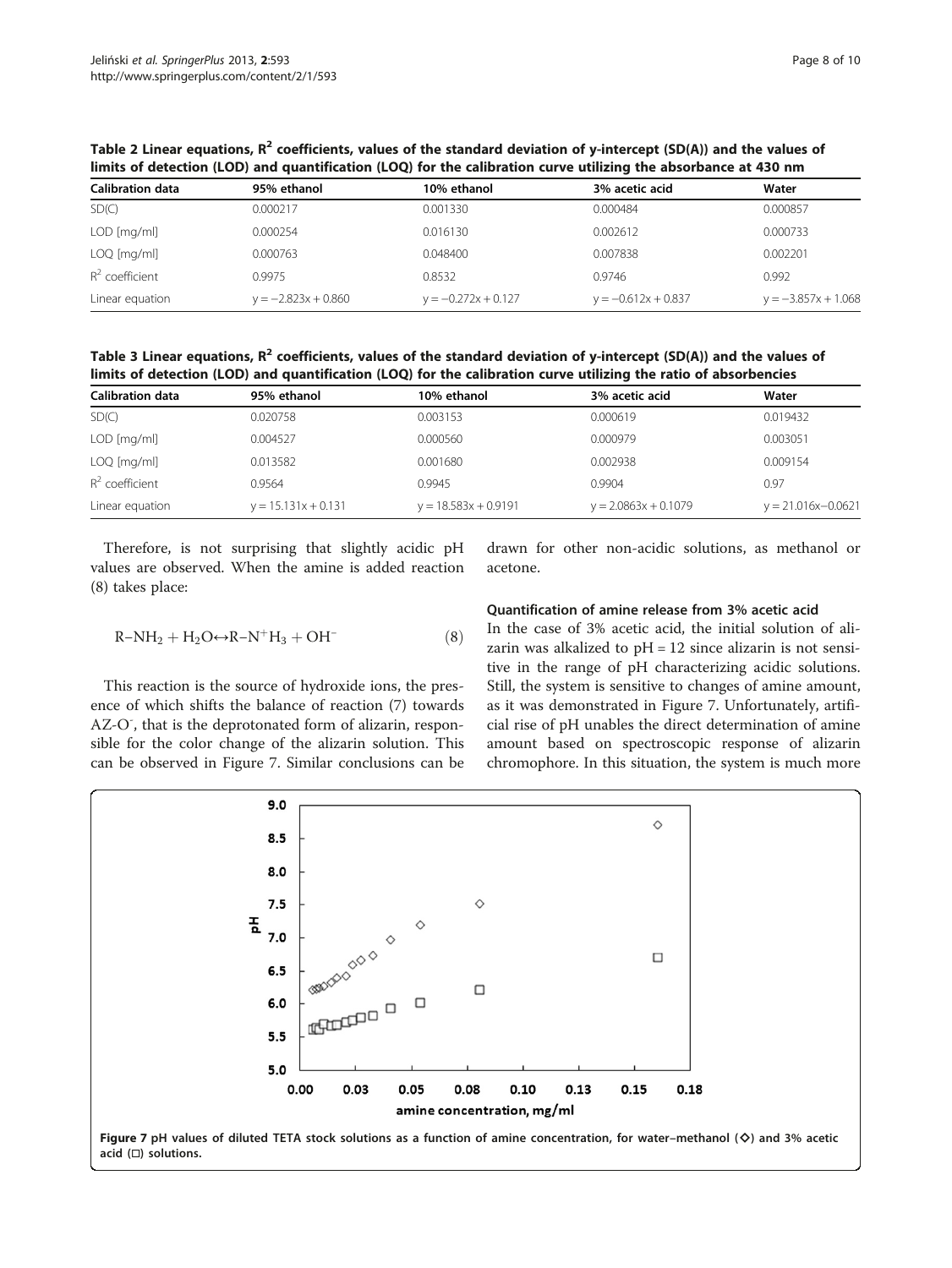<span id="page-8-0"></span>complicated what can be described by the existence of the following equilibria:

$$
H - Ac \leftrightarrow Ac^- + H^+ \tag{9}
$$

$$
H - AC + OH^- \leftrightarrow Ac^- + H_2O \tag{10}
$$

$$
H-AC + R-NH_2 \leftrightarrow R-N^+H_3 + Ac^-\tag{11}
$$

$$
AZ-OH + H_2O \leftrightarrow AZ-O^- + H_3O^+ \tag{12}
$$

These additional equilibria can be interpreted in terms of several buffers formed by acetic acid/NaOH, acetic acid/ amine and with a lesser extent alizarin/amine and alizarin/ NaOH. Despite a complicated interrelation between chemical species, there is a linear response of pH with respect to the added amount of TETA. The rise of amine concentration increases AC- concentration and at the same time shits the balance of reactions (9) and (10) toward reactants. Consequently, a decrease of acidity is associated with promotion of reaction (12), what can be observed by spectroscopic measurements. Thus, despite a complicated equilibriums system, it can be still used for quantification of amine concentration, taking into account the relative change of absorption bands of alizarin. For this purpose the calibration curve was modified according to the following formula:

$$
\begin{array}{l} A_{Ac}(\lambda527)=A_{H2O}(\lambda527)+\Delta A_{Ac}(\lambda527)\\ \\ \Delta A_{Ac}=A_{Ac}(\lambda527,C_x)\text{-}A_{Ac}(\lambda527,C_0)\end{array}
$$

where:  $A_{H2O}$  ( $\lambda$ 530) is the absorbance of water–methanol solution for given amine concentration;  $A_{AC}(\lambda 527,C_x)$  is the absorbance of the 3% acetic acid solution for the same amine concentration and  $A_{Ac}(\lambda 527,C_0)$  is the absorbance of the 3% acetic acid modified with NaOH. This means that the relative change of absorption in the case of acetic acid solution is used instead of a direct one.

#### Competing interests

The authors declare that they have no competing interests.

#### Authors' contributions

TJ and PC designed, executed and analyzed the entire experiment and prepared the manuscript. EM assisted in the design and analysis of the experiment and in preparation of the manuscript. All authors read and approved the final manuscript.

#### Author details

<sup>1</sup>Department of Physical Chemistry, Collegium Medicum, Nicolaus Copernicus University, Kurpińskiego 5, 85-950 Bydgoszcz, Poland. <sup>2</sup>Faculty of Chemical Technology and Engineering, Division of Materials Chemistry and Protective Coatings University of Technology and Life Sciences, Seminaryjna 3, 85-326 Bydgoszcz, Poland.

#### Received: 28 May 2013 Accepted: 23 October 2013 Published: 6 November 2013

#### References

Ajayakumar MR, Mukhopadhyay (2009) Naphthalene-bis-hydrazimide: radical anions and ICT as new bimodal probes for differential sensing of a library of amines. Chem Commun 25:3702–3704

- Akita H, Washimi Y, Akamatsu H, Yoshimasa F, Kayoko M (2001) Erythemamultiforme-like occupational contact dermatitis due to bisphenol A. Contact Dermatitis 45:305
- Bachanek T, Samborski D, Chalas R, Wolanska E (2005) Evaluation of teeth loss among workers in the laminate and composite materials department of aircraft factory. Agric Environ Med 12:325–329
- Bao BQ, Yuwen LH, Zheng XN, Weng LX, Zhu XR, Zhan XW, Wang LH (2010) A fluorescent conjugated polymer for trace detection of diamines and biogenic polyamines. J Mater Chem 20:9628–9634
- Basurto S, Torroba T, Comes M, Martínez-Máñez R, Sancenón F, Villaescusa LA, Amorós P (2005) New Chromogenic Probes into Nanoscopic Pockets in Enhanced Sensing Protocols for Amines in Aqueous Environments. Org Lett 7:5459–5472
- Bourne LB, Milner FJM, Alberman KB (1959) Health Problems of Epoxy Resins and Amine-curing Agents. Brit J Industr Med 16:81–97
- Bray PG (1999) Epoxy resins. Occup Med 14:743–1786
- Chamsaz M, Zavar MHA, Hosseini MS (2000) Flotation Spectrophotometric Determination of Aluminium with Alizarin. Anal Lett 33:1625–1633
- Comes M, Marcos MD, Martínez-Máñez R, Sancenón F, Soto J, Villaescusa LA, Amorós P, Beltrán D (2004) Chromogenic Discrimination of Primary Aliphatic Amines in Water with Functionalized Mesoporous Silica. Adv Mater 16:1783–1786
- Conde-Salazar L, Valks R, Acebes CG, Bertó J (2004) Occupational allergic contact dermatitis from antioxidant amines in a dental technician. Dermatitis 15(4):197–200
- Cysewski P, Jelinski T, Przybylek M, Shyichuk A (2012) Color prediction from first principle quantum chemistry computations: a case of alizarin dissolved in methanol. New J Chem 36:1836–1843
- Czub P (2009) Synthesis of high-molecular-weight epoxy resins from modified natural oils and Bisphenol A or BisphenolA-based epoxy resins. Polym Advan Technol 20:194–208
- Das S, Bhattacharya A, Mandal PC, Rath MC, Mukherjee T (2002) One-electron reduction of 1,2-dihydroxy-9,10-anthraquinone and some of its transition metal complexes in aqueous solution and in aqueous isopropanol–acetone-mixed solvent: a steady-state and pulse radiolysis study. Radiat Phys Chem 65:93–100
- del Río V, Larrech MS, Callao MP (2010) Sequential injection titration method using second-order signals: Determination of acidity in plant oils and biodiesel samples. Talanta 81:1572–1577
- Dopico-Garcia MS, Lopez-Vilarino JM, Fernandez-Martinez G, Gonzalez-Rodriguez MV (2010) Liquid chromatography method to determine polyamines in thermosetting polymers. Anal Chim Acta 667:123–129
- Escola MA, Moina CA, Nino Gómez AC, Ybarra GO (2005) The determination of the degree of cure in epoxy paints by infrared spectroscopy. Polym Test 24:572–575
- Feng GE, Jiang L, Liu D, Chen C (2011) Interaction between alizarin and human serum albumin by fluorescence spectroscopy. Anal Sci 27:79–84
- García-Acosta B, Comes M, Bricks JL, Kudinova MA, Kurdyukov VV, Tolmachev AI, Descalzo AB, Marcos MD, Martínez-Máñez R, Moreno A, Sancenón F, Soto J, Villaescusa LA, Rurack K, Barat JM, Escriche I, Amorós P (2006) Sensory hybrid host materials for the selective chromo-fluorogenic detection of biogenic amines. Chem Commun 21:2239–2241
- Hosseini MS, Asadi M (2009) Speciation determination of chromium using 1, 4- diaminoanthraquinone with spectrophotometric and spectrofluorometric methods. Anal Sci 25:807–812
- Hughes JS, Biddinger GR, Mones E (1995) Environmental Toxicology & Risk Assessment. American Society for testing and Materials, Philadelphia
- Kumar A, Freeman S (1999) Leukoderma following occupational allergic contact dermatitis. Contact Dermatitis 41:94–98
- Liu C, Lin JT, Wang SH, Jiang JC, Lin LG (2006) Chromogenic calixarene sensors for amine detection. Sens Actuat B 108:521–527
- Manthey NW, Cardona F, Aravinthan T, Cooney T (2011) Cure kinetics of an epoxidized hemp oil based bioresin system. J Appl Polym Sci 122:444–451
- Mitic SS, Miletic GZ, Pavlovic AN, Tosic SB, Velimirovic DS (2007) Development and Evaluation of a Kinetic-Spectrophotometric Method for Determination of Arginine. J Chin Chem Soc 54:47–54
- Muskopf JW, McCollister SB, Bohnet M, Brinker J, Comils B (2002) Ullmanns's encyclopedia of industrial chemistry. John Wiley and Sons, New York
- Oliveri IP, Di Bella S (2011) Sensitive fluorescent detection and Lewis basicity of aliphatic amines. J Phys Chem 115:14325–14330
- Paseiro-Cerrato R, Rodríguez-Bernaldo de Quirós A, Sendón R, Bustos J, Santillana MI, Cruz JM, Paseiro-Losada P (2010) Chromatographic Methods for the Determination of Polyfunctional Amines and Related Compounds Used as Monomers and Additives in Food Packaging Materials: A State-of-the-Art Review. Compr Rev Food Sci Food Saf 9(6):676–694